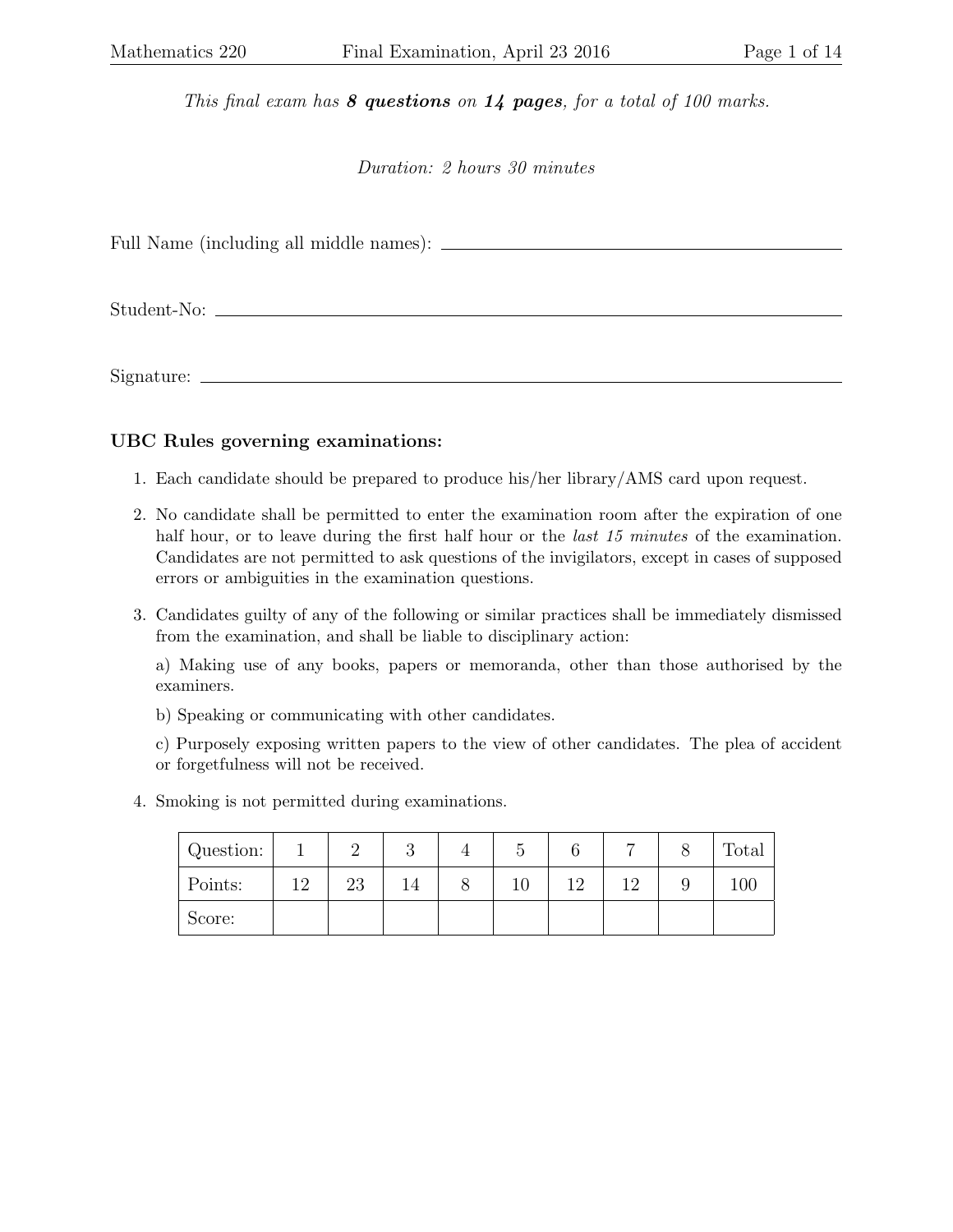## Please read the following points carefully before starting to write.

- Read all the questions carefully before starting to work.
- With the exception of Q1, you should give complete arguments and explanations for all your calculations; answers without justifications will not be marked.
- Continue on the back of the previous page if you run out of space.
- Attempt to answer all questions for partial credit.
- This is a closed-book examination. None of the following are allowed: documents, cheat sheets or electronic devices of any kind (including calculators, cell phones, etc.)
- You may not leave during the first 30 minutes or final 15 minutes of the exam.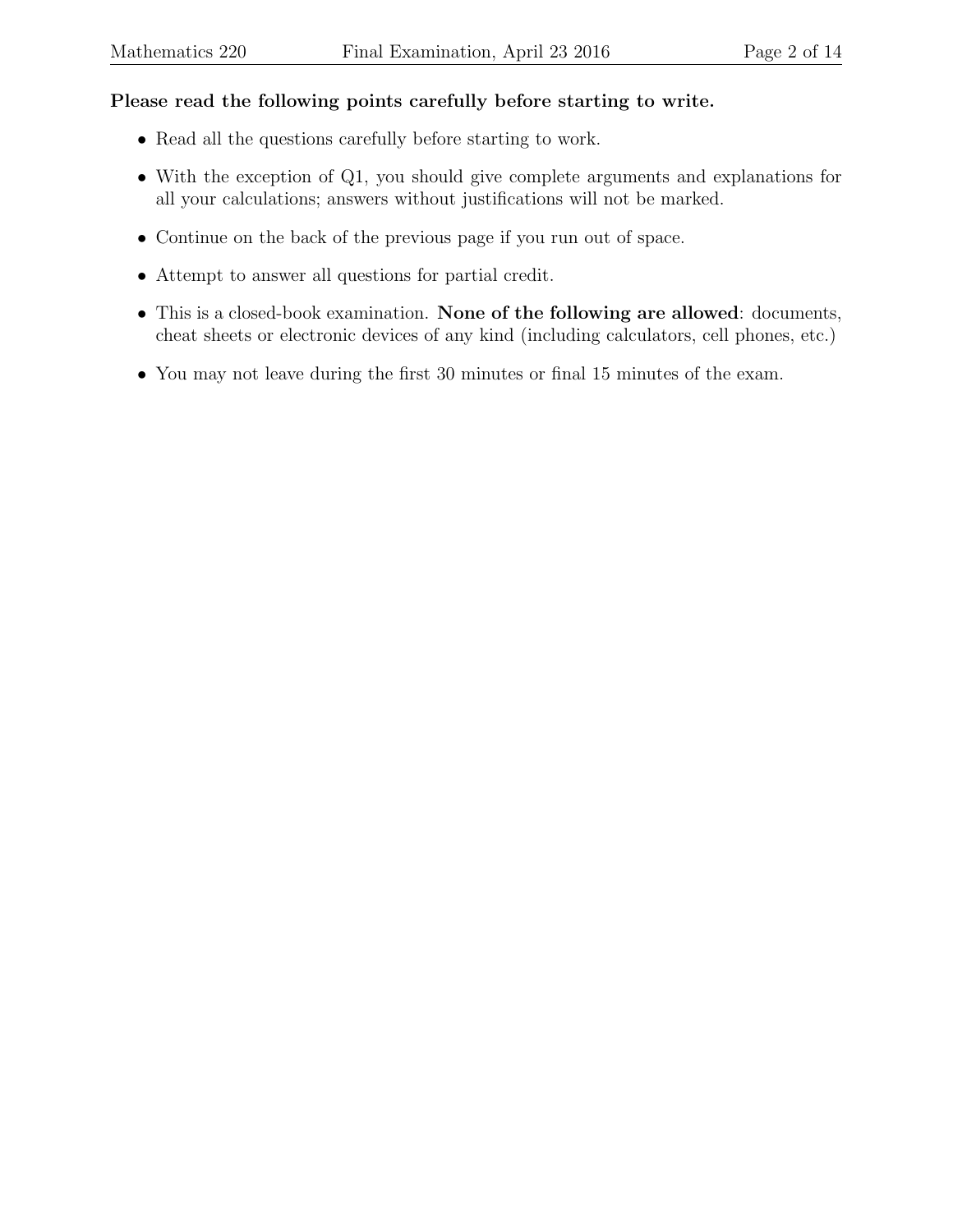- 1. Short answer questions: an answer without proof is sufficient.
- 4 marks (a) Let  $A, B$  and  $C$  be subsets of  $\mathbb R$ . Negate the following statement:

 $\forall a \in A \exists b \in B$ , s.t.  $\forall c \in C$ ,  $(c-3 < b) \implies (c^2 - 9 < a)$ .

4 marks (b) State the definition that the sets A and B have equal cardinality.

4 marks (c) Let R be the universal set. For  $n \in \mathbb{N}$ , let  $S_n$  be the interval  $S_n = (-1/n, n^2 + 1]$ . Find  $\bigcap$ n∈N  $S_n$ . (Here, we think of the real line  $\mathbb R$  as the universal set.)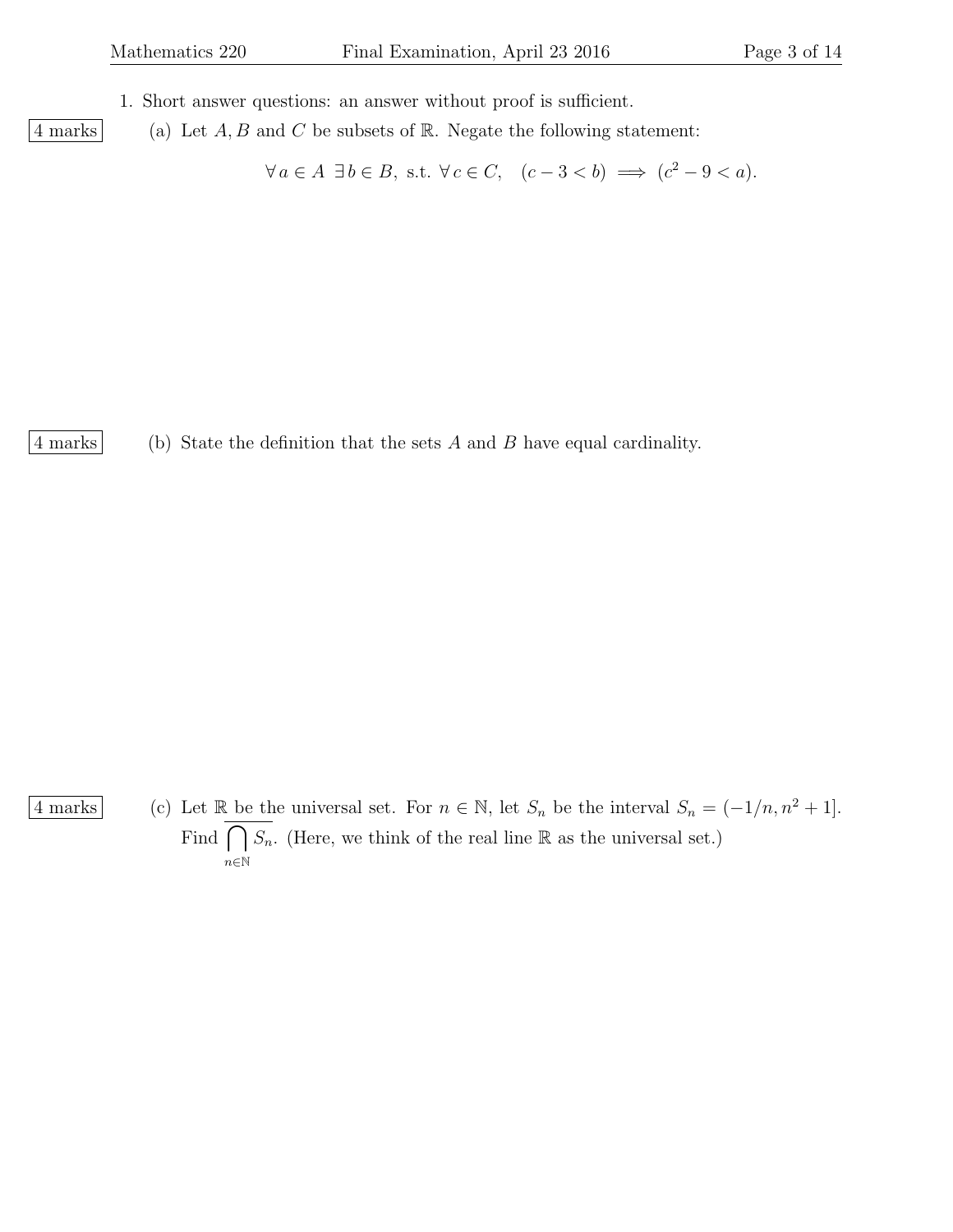2. Determine whether the following statements are True or False. If a statement is True, provide a brief explanation why (you can refer to anything covered in class). If a statement is False, provide a counterexample.

 $\boxed{5 \text{ marks}}$  (a) The set  $\{p/q : p \text{ and } q \text{ are prime}\}$  is denumerable.

4 marks (b) There exists a bijective function between the set of all rational numbers and the set of all irrational numbers.

 $\sqrt{4}$  marks

 $2 - 3$ √ 3 is irrational.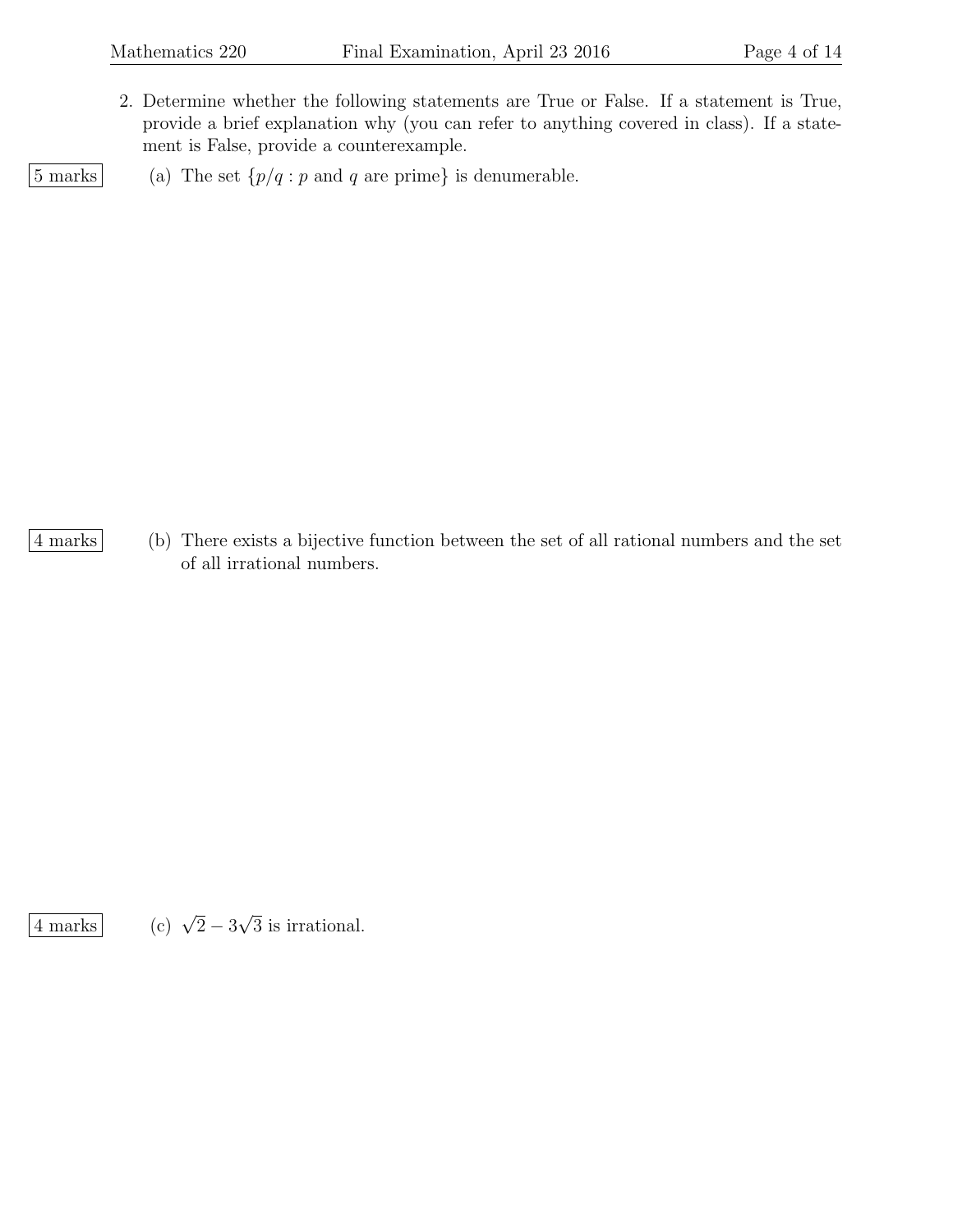- 
- 4 marks (d) Given two arbitrary real numbers a and b, if a and b are both irrational then  $a b$ is irrational.

6 marks (e) Let S denote the set of all sequences  $a_1a_2a_3a_4a_5...$  where, for all  $i \in \mathbb{N}, a_i \in \{0, 1\}.$ A student was asked to prove that  $|S \times S| = |S|$ . The student wrote the following: *Write*  $S = \{s_1, s_2, \dots\}$ . *Then* 

$$
S \times S = \{ (s_1, s_1), (s_1, s_2), \ldots; (s_2, s_1), (s_2, s_2), \ldots; \ldots; (s_n, s_1), (s_n, s_2), \ldots; \ldots \}.
$$

This set of pairs can be arranged in a table: in the first row, put the pairs  $(s_1, s_1), (s_1, s_2), (s_1, s_3), \ldots$ , in the second row – the pairs where the first elements is  $s_2$ , and so on. As discussed in class, we have an algorithm to list all the elements in this table as a single list, and thus we get that the cardinality of this set of pairs is the same as the cardinality of the set S.

Is this proof correct or not? If right, no explanation is needed; if wrong, briefly explain why.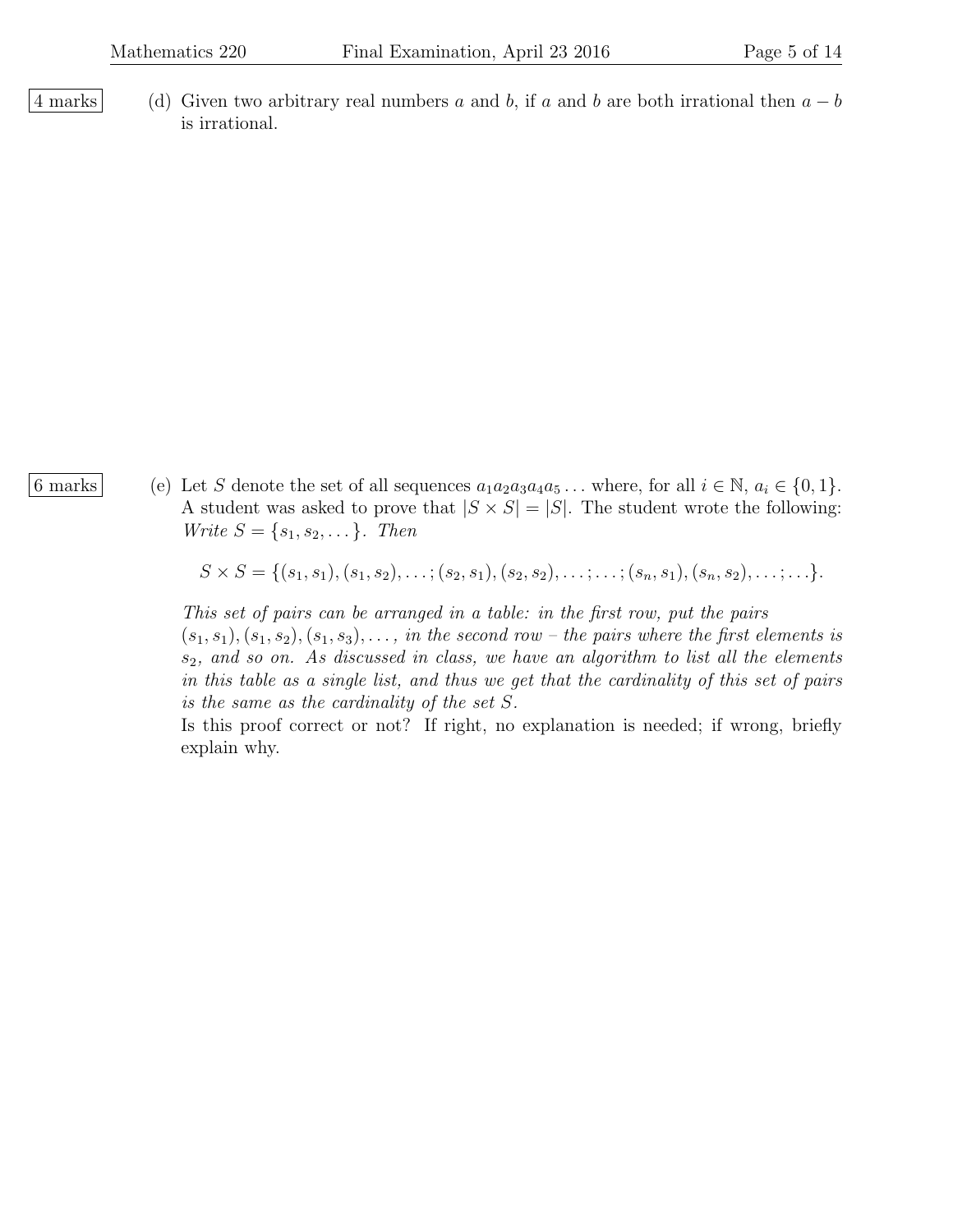6 marks 3. (a) Prove that for all integers  $n, n^3 \equiv (n+3)^3 \mod 9$ .

8 marks (b) Prove that for every integer  $n \geq 0$ , the sum  $n^3 + (n+1)^3 + (n+2)^3$  is divisible by 9.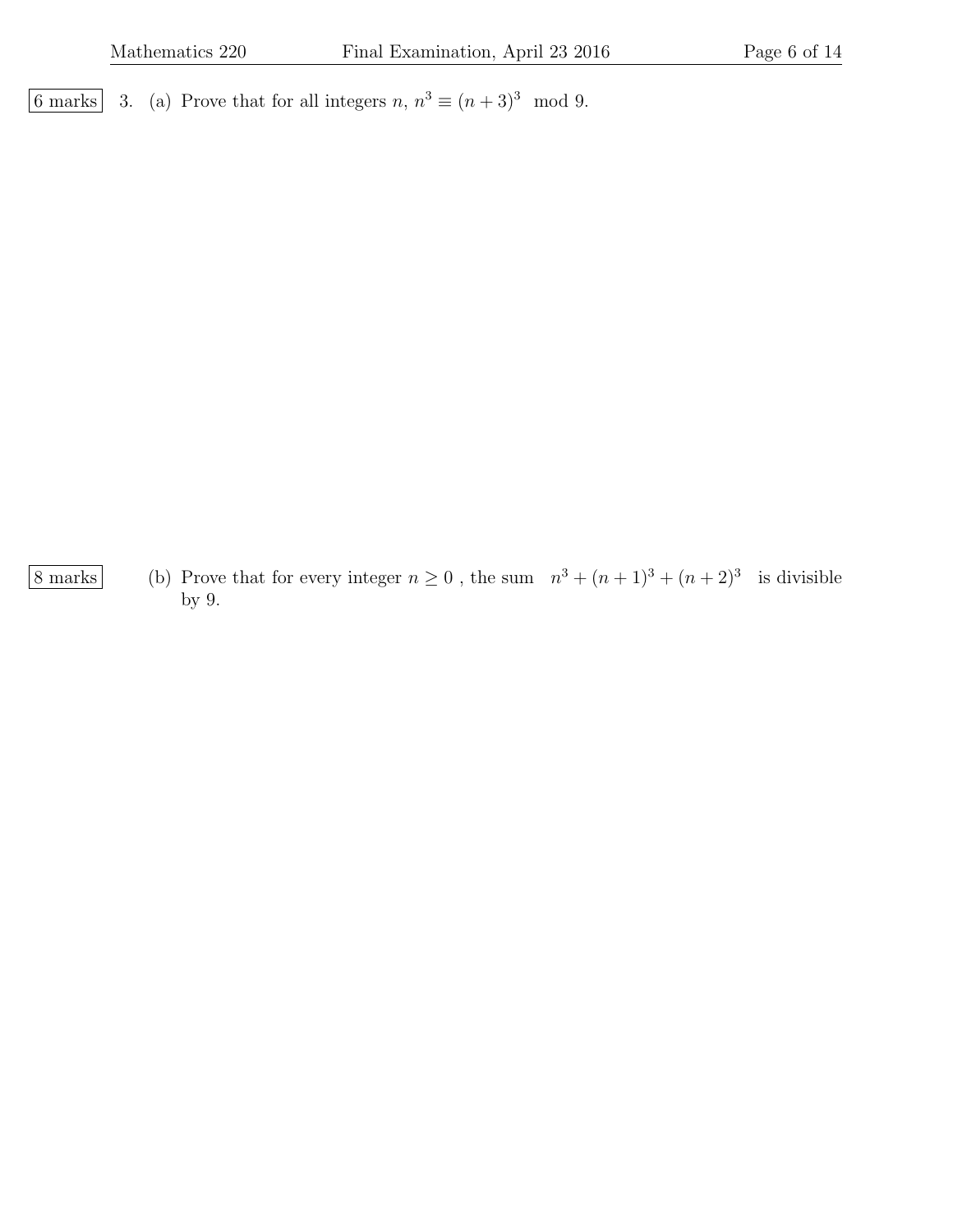This page has been left blank for your workings and solutions.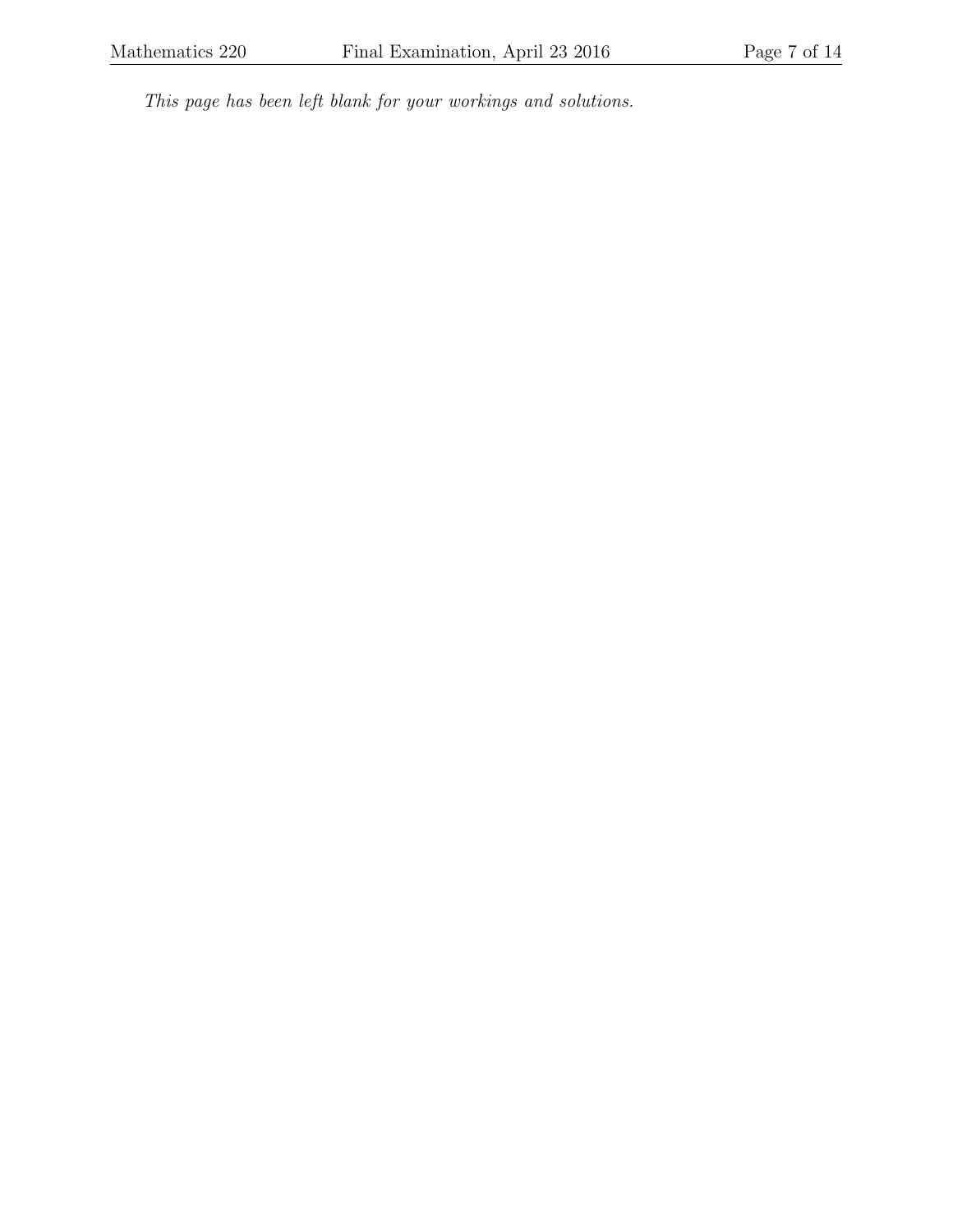8 marks 4. Let  $a \in \mathbb{R} - \{1\}$ . Prove that for all  $n \in \mathbb{N}$ ,

$$
\sum_{k=1}^{n} a^{k} = \frac{a^{n+1} - a}{a - 1}.
$$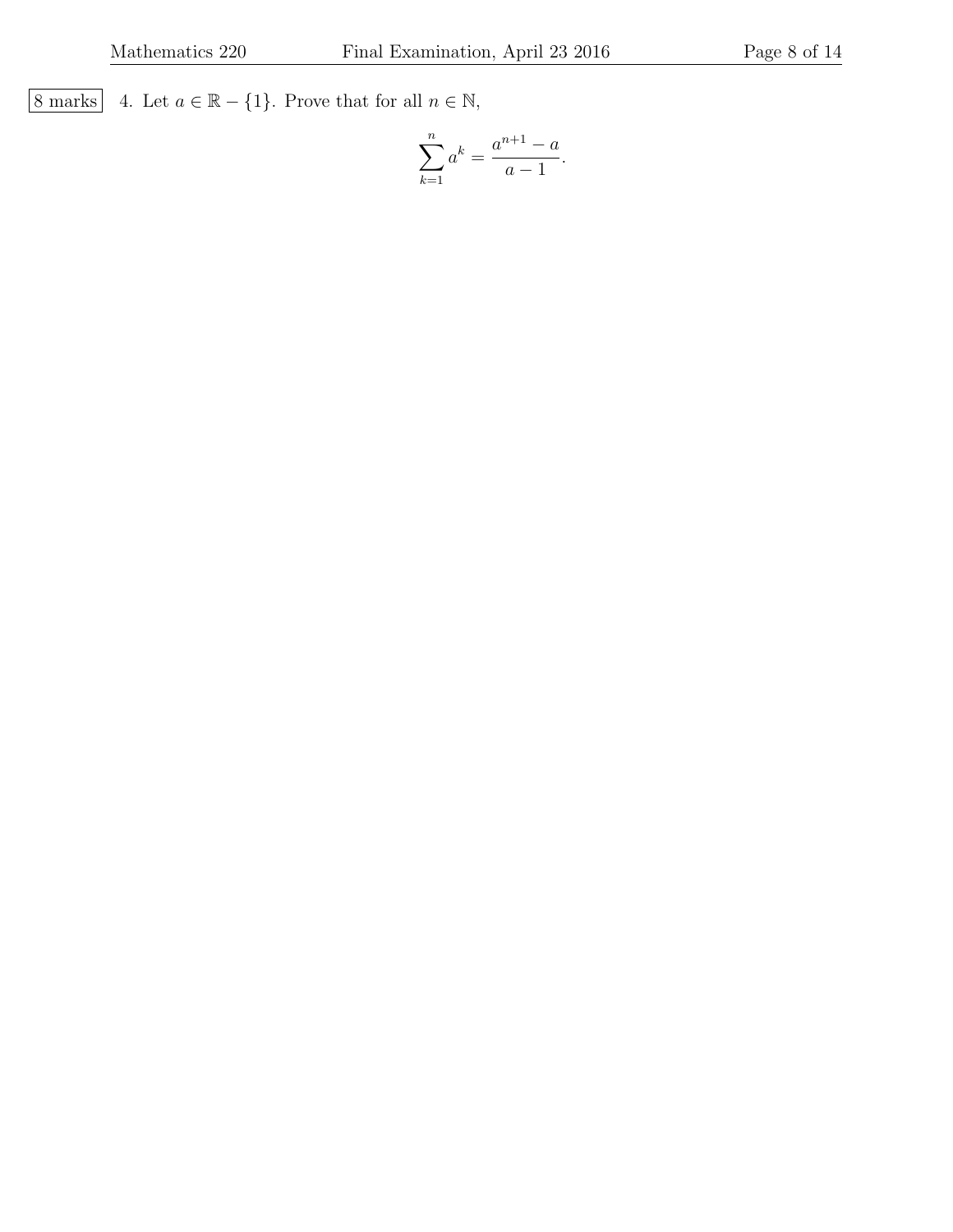5. Suppose that  $f : A \to B$  is a function and let C be a subset of A.

- $\boxed{5 \text{ marks}}$  (a) Prove that  $f(A) f(C) \subseteq f(A C)$ .
- 5 marks (b) Find a counterexample for  $f(A C) \subseteq f(A) f(C)$ .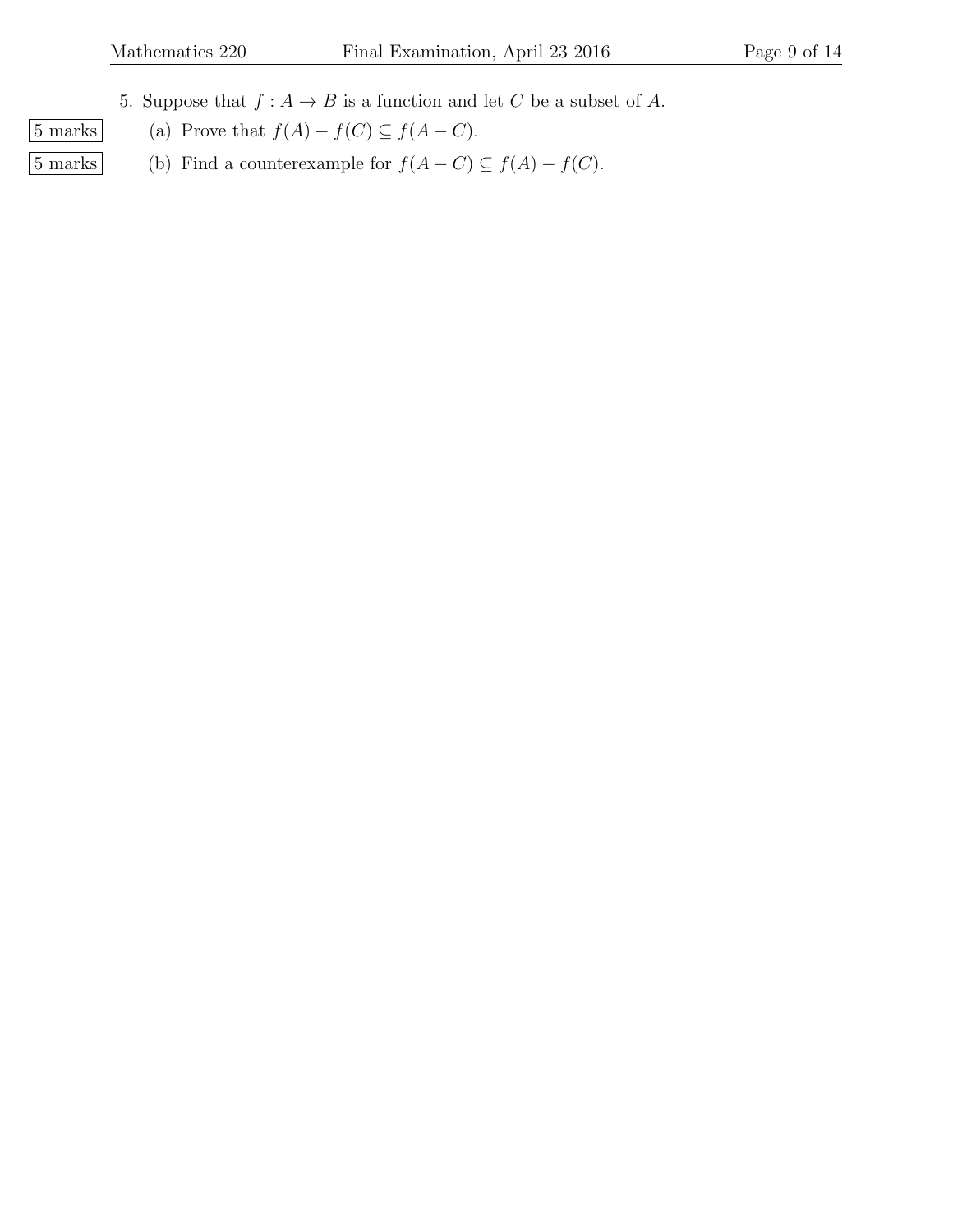8 marks 6. (a) Let  $f : \mathbb{Z} \times \mathbb{Z} \to \mathbb{Z}$  be a function defined as  $f(a, b) := 4a + 6b$ . Explicitly describe the set  $S := \text{range}(f)$ . Prove your answer.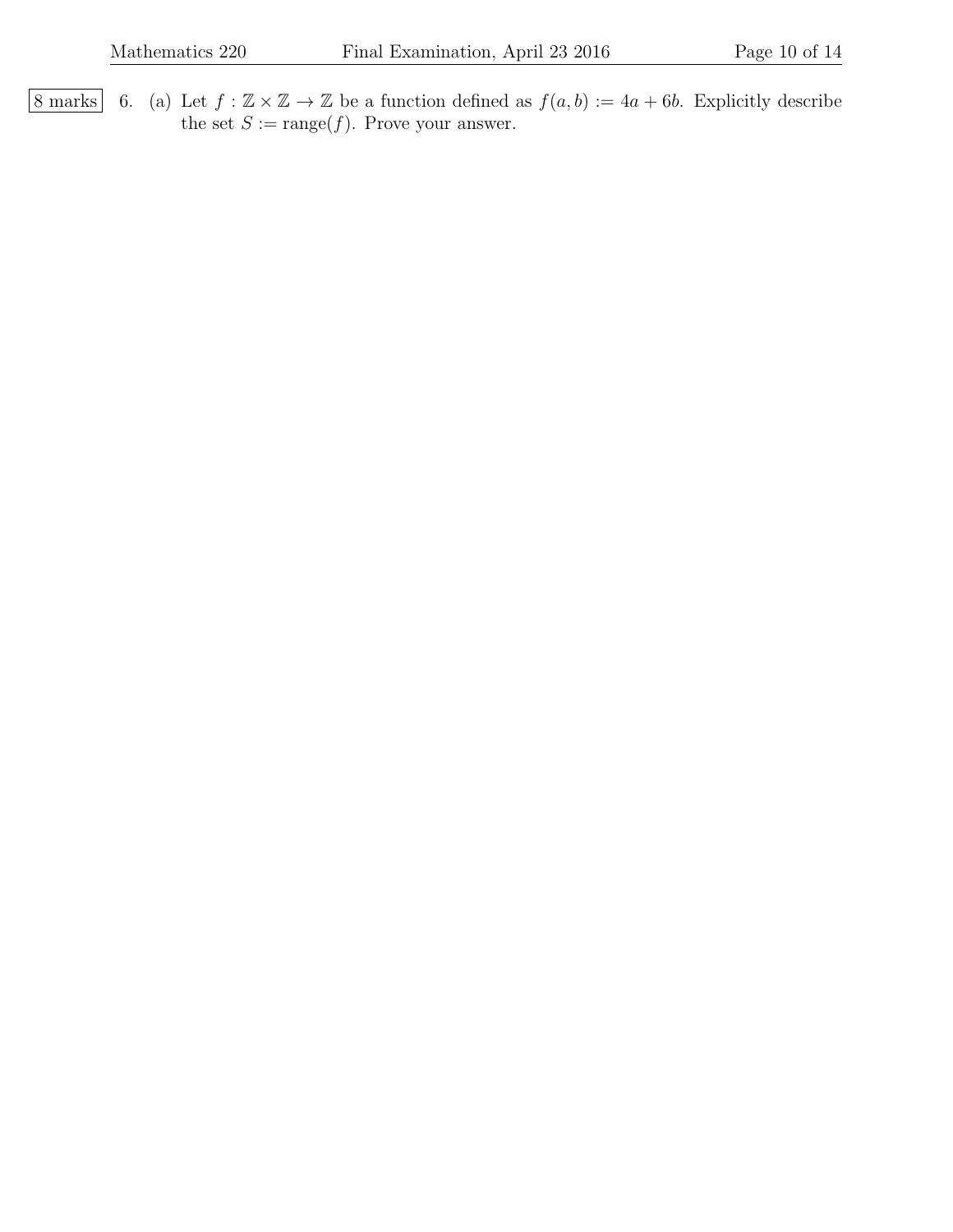$\overline{4 \text{ marks}}$  (b) Let f be the same function as in part (a), and let  $g : \mathbb{Z} \to \mathbb{N} \cup \{0\}$  be the function  $g(x) = x^2$ . Explicitly describe the composite function  $g \circ f$ .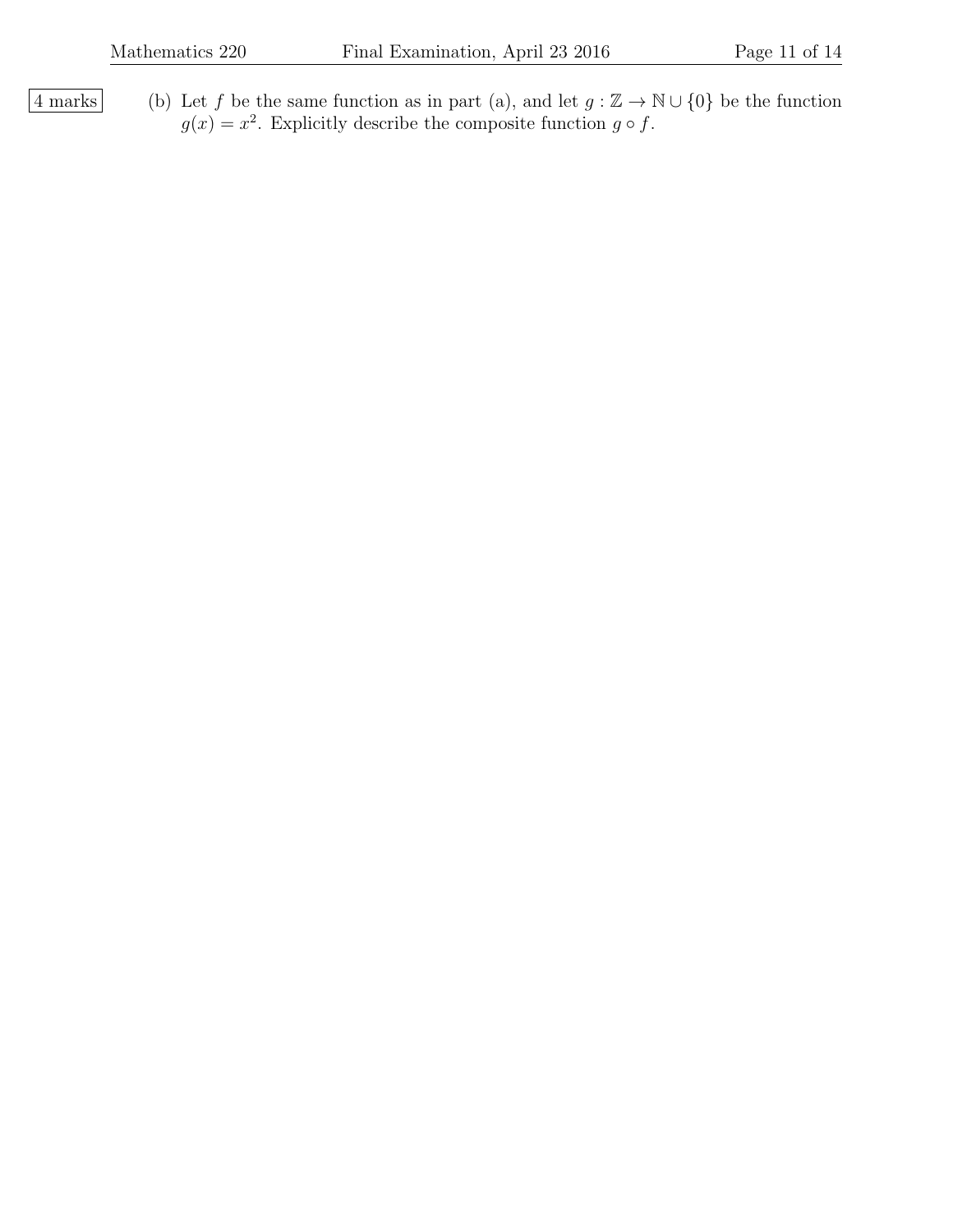6 marks 7. (a) Prove that if G is a connected graph with n vertices, then G has at least  $n-1$  edges.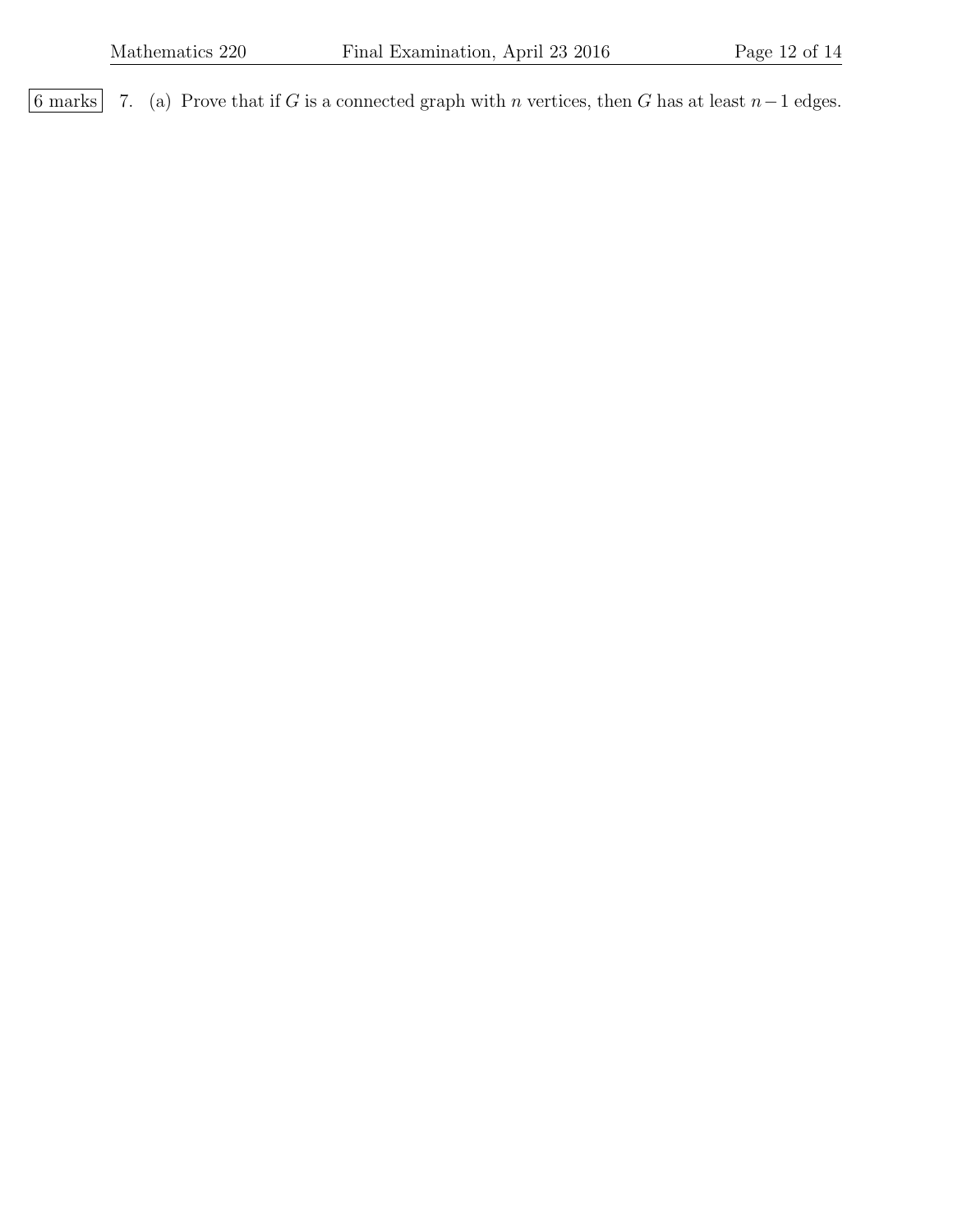6 marks (b) Prove that if a connected graph with n vertices has exactly  $n - 1$  edges, then it is a tree.